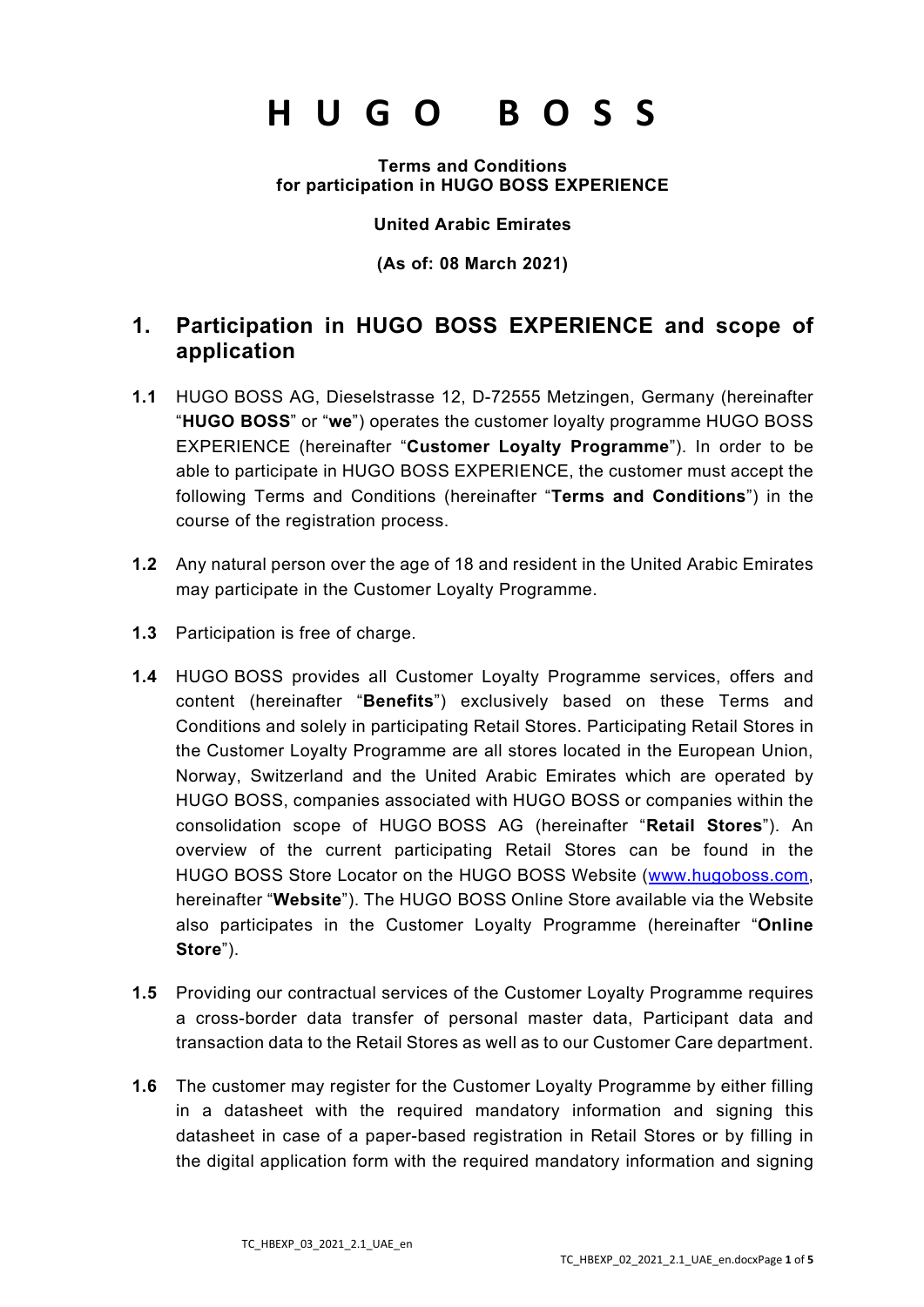the digital application form in case of a digital registration in Retail Stores. Alternatively, the customer may register for the Customer Loyalty Programme online on the Website by creating a My HUGO BOSS account. Therefore, the customer has to fill in the application form with the required mandatory information and click the button "create account". In order to confirm the online registration for the Customer Loyalty Programme the customer has to confirm a double opt-in email, which is sent out automatically after clicking the button "create account".

- **1.7** The customer becomes a participant (hereinafter "**Participant**") in the Customer Loyalty Programme by signing the filled in datasheet/ digital application form in a Retail Store or by confirming the double opt-in when registering online and HUGO BOSS accepts customer's application. In the event of registration in the Retail Stores or an online registration, the Participant receives a digital welcome package as well as a personal Customer ID by email. You can find detailed information about the Customer ID in Section 3.
- **1.8** The welcome package sent by HUGO BOSS to the Participant constitutes the conclusion of a legally binding contract between the Participant and HUGO BOSS. Please note that there is no legal entitlement to acceptance for participation in the Customer Loyalty Programme. HUGO BOSS reserves the right to refuse the application to participation in the Customer Loyalty Programme without providing any reason.

### **2. Benefits**

As a Participant, you will have access to the Benefits described below:

#### **2.1 Personal shopping**

Participants can exclusively use our personal shopping service in Retail Stores. This service includes individual shopping advice provided by personal sales advisors and exclusive personal shopping appointments in Retail Stores offering a top-level personalised advice based on the information stored in our customer database.

#### **2.2 Customer hotline**

HUGO BOSS also provides Participants with an exclusive HUGO BOSS EXPERIENCE customer hotline.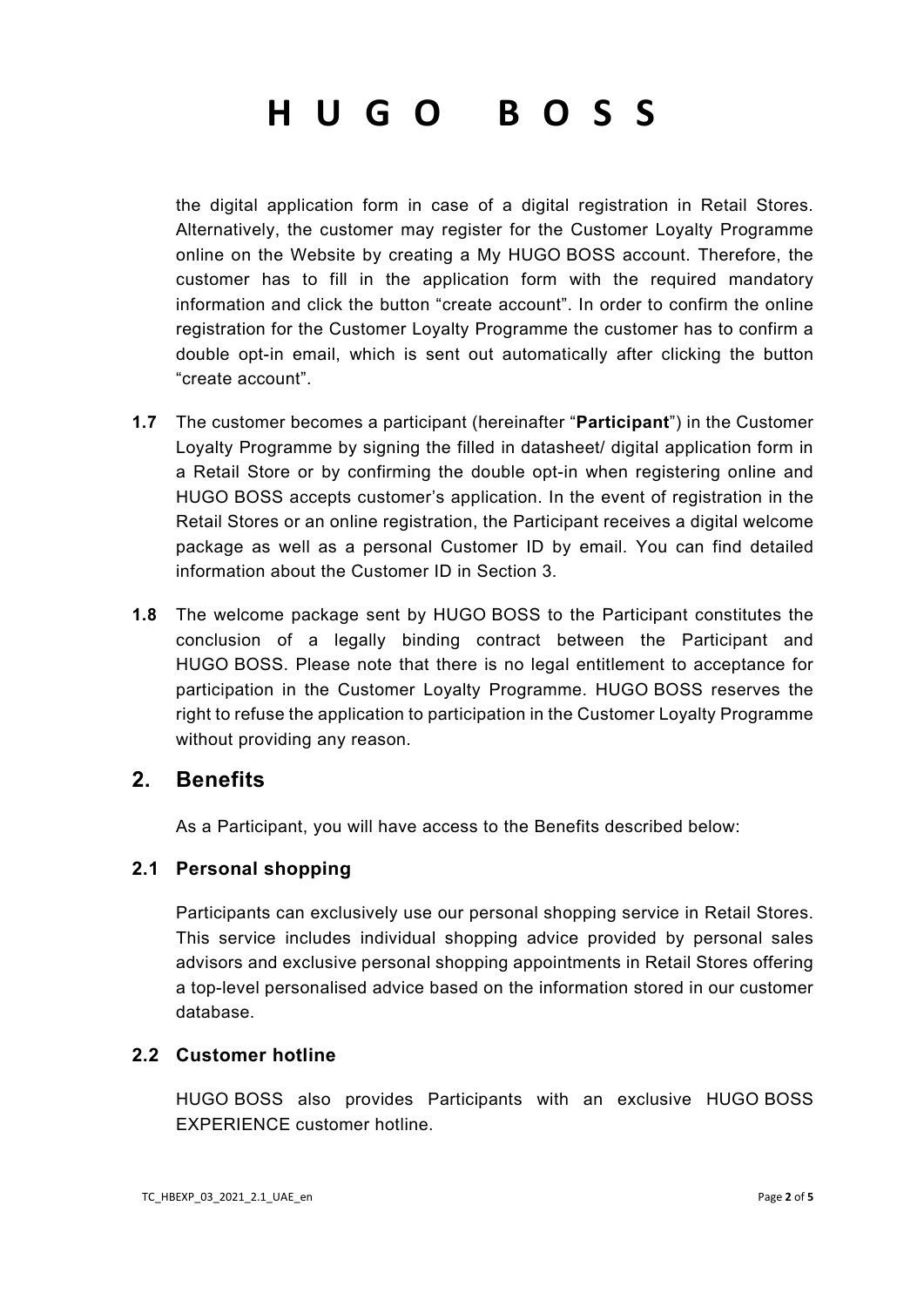#### **2.3 Alterations service**

As a Participant you can take advantage of the alterations service in all Retail Stores for purchases made in these Retail Stores and Online Store. The store specialists will assist in measuring and assessing the ideal fit for you with your new HUGO BOSS products. One standard alteration (minor trouser length or sleeve adjustment) per single men's and/or women's suiting (i.e. formal jackets, trousers, skirts & dresses available of the same fabric) purchased at full price will be performed free of charge. Please note that products altered to your specification cannot be exchanged (Section 2.4).

#### **2.4 Exchanges & Return**

All your purchases made in Retail Stores while identifying as a Participant can be seen in our system. Therefore, we can offer you in these countries the benefit of exchanging goods without the respective receipt. Please note that you need to comply with the conditions as set out on the receipt (e.g. return period). However, exchanges or returns of goods may be processed only country specific, e.g. purchases from United Arabic Emirates may be exchanged or returned only in United Arabic Emirates.

#### **2.5 Personalized information and invitations**

Based on the information stored in our customer database, we offer you personalised news, product recommendations and other information as well as invitations to special promotions and events, in each case individually tailored to your personal preferences. We will also keep you up to date on the latest HUGO BOSS collections, fashion shows, sports events and other events.

#### **2.6 My HUGO BOSS customer account**

All Participants who register for the Customer Loyalty Programme also receive access to the exclusive My HUGO BOSS customer account (hereinafter "**Customer Account**") in the Online Store with additional functions and offers tailored to the Participant's individual interests. Participants who register for the Customer Loyalty Programme in Retail Stores and who want to use the online functionality of the Customer Loyalty Programme must initialise their personal Customer Account separately by entering a password. In your Customer Account you can manage your **personal master data** and select your preferred **communication channels** for personalised information and invitations from HUGO BOSS.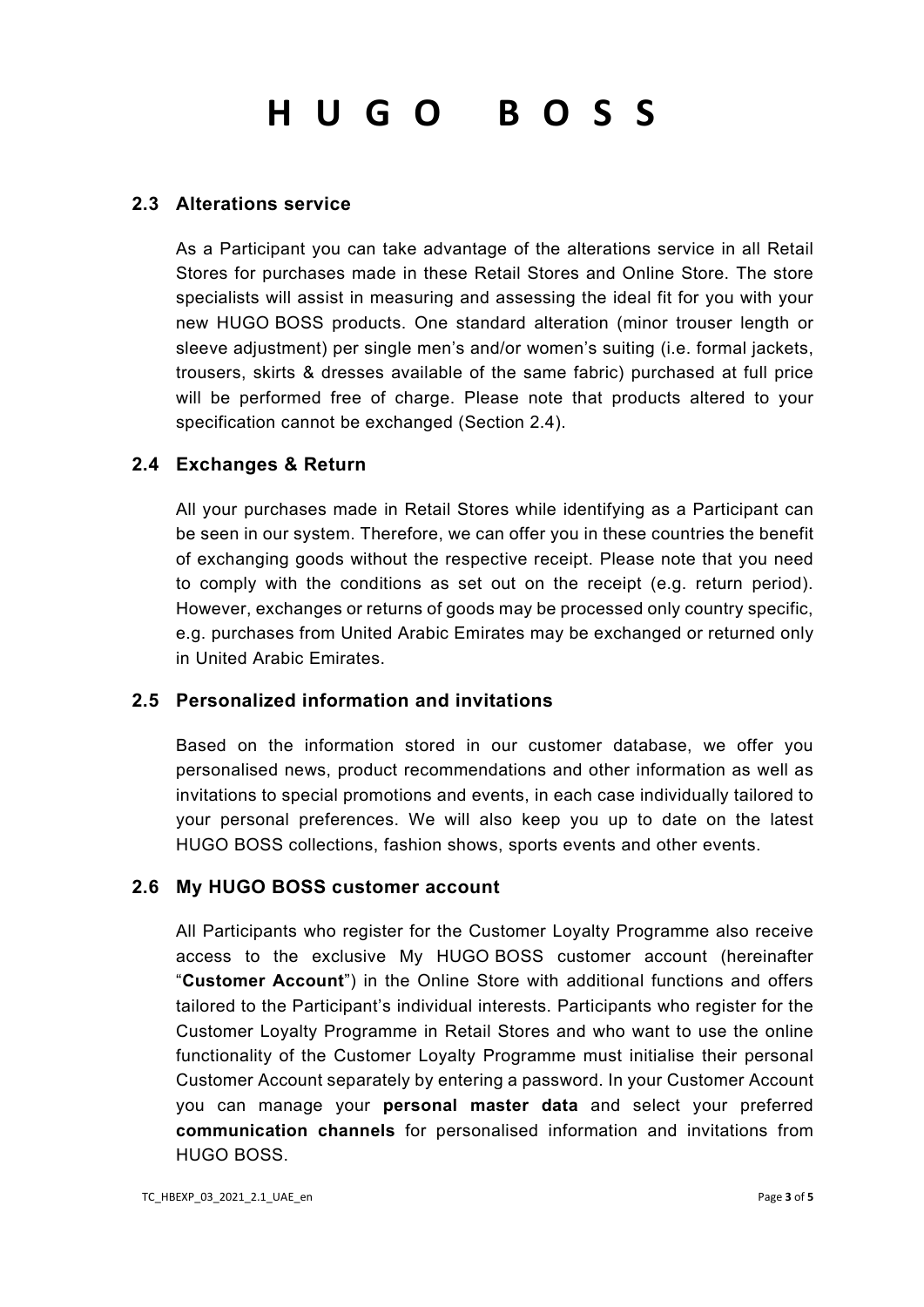If you have provided a communication permission, we are able to send you invitations to special **promotions**, which are individually tailored to your interests.

You can also save **delivery addresses** in your Customer Account and use this data for your orders in the Online Store. Once you have logged into your Customer Account, information required for the order process in the Online Store will be entered automatically on the basis of the information saved in your Customer Account in order to make the Online Store order process as convenient as possible.

The Customer Account also offers you an overview of your **purchase history** in Retail Stores and the Online Store. As a Participant, you also have a "buy it again" function when shopping online.

In your Customer Account, you can also create and manage **wish lists** which enable you to save HUGO BOSS products for a subsequent visit to the Online Store.

So that we can tailor your advice and the information sent to you as closely as possible to your personal interests, you can create and manage **preferences** for specific HUGO BOSS brands as well as for sizes and interests. We use this information together with the information collected by us about your use of the Website so that we can personalise and tailor the configuration of your Customer Account. In order to make shopping as convenient as possible for you, we preselect automatically your size in the Online Store, which you saved in your Customer Account. Please note that you need to be logged in to your Customer Account for this service.

## **3. Customer ID**

- **3.1** Participants receive their personal HUGO BOSS EXPERIENCE Customer ID (hereinafter "**Customer ID**") via the preferred communication channel. Alternatively, the Participant can view the individual Customer ID in his/her Customer Account.
- **3.2** The Customer ID is personalised and not transferrable.